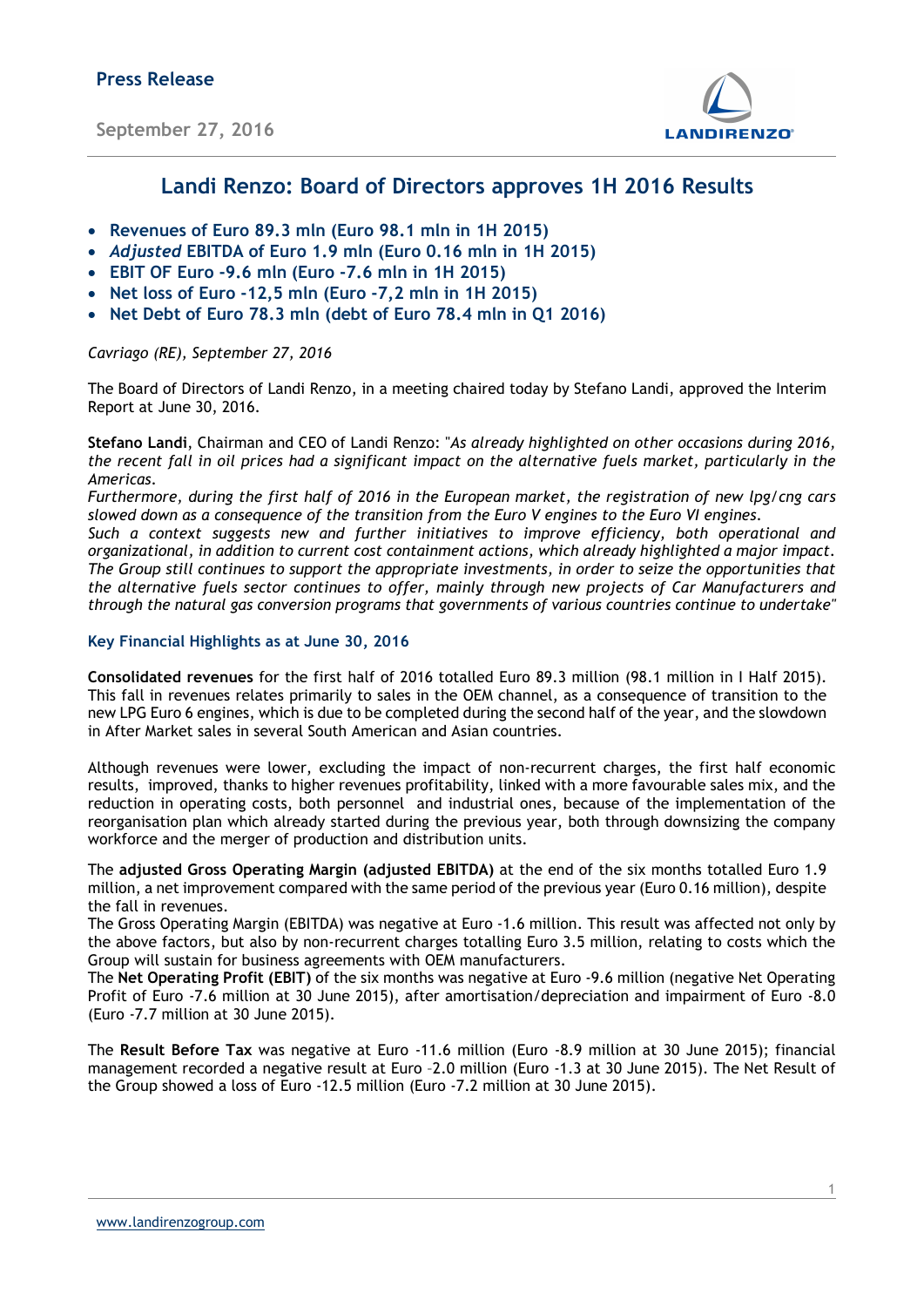

The net financial position was negative for Euro -78.3 million (negative at Euro -78.4 million at 31 March 2016). The Group Shareholders' Equity amounts at Euro 58.3 (Euro 66.8 million at March 31 2016).

### Sales overview

### Segments

Gas segment revenues amounted to Euro 80.3 million, compared to Euro 90.4 million in first half 2015. Specifically:

- Vehicle system (LPG and Methane) sales revenues amounted to Euro 71.8 million (Euro 79.2 million in 1H 2015); the reduction is mainly a result of the impact on the OEM channel, caused by the slowdown in supplies due to the shift from Euro 5 to Euro 6 engines. It is expected that this will be partially recovered in the second half of the year;
- revenues for the Distribution Systems stood at Euro 8.5 million (Euro 11.2 in the first half of 2015) due to lower revenues in the Middle East and South-east Asia, which were only partially offset by positive performance of several South American countries.

Revenues from sales in the Other divisions (Anti-theft, Sound, Robotics<sup>1</sup>, Oil&Gas and other) amounted to Euro 9.0 million, plus 15.6% increase when compared to Euro 7.8 million thousand in the first half of 2015, assisted by good performance of sales of speakers under the 18Sound brand.

### Regional performances

Overseas revenues totalled Euro 69.9 million, 78.3% of total revenues (Euro 78.2 million in 1H 2015; 79.7%), confirming the historically strong international focus of the Landi Renzo Group

- Sales in the Italian market, which totalled Euro 19.4 thousand in the first half of the year, remained basically stable compared with the same period of the previous year, despite a fall in After Market conversions, considering an increased competition in the sector and a decrease in new OEM bi-fuel registrations.
- In Europe revenues stood at Euro 40.7 million, a fall of 8.2% compared with the first half of 2015 (Euro 44.4 million) as a result of the aforementioned slowdown in supplies due to conversion from Euro 5 to Euro 6 engines on the OEM channel.
- Sales on the American market totalled Euro 14.3 million, a decrease of 17.8% in the six months in question, mainly because of negative sales performance in certain South American countries.
- Sales on the Asia and Rest of the World markets decreased by 9.6% (Euro 14.9 million) compared with the first six months of 2015, mainly because of important Distribution System contracts in the Middle East and Far East Asia carried out in the first six months of the previous year. On the other hand, favourable recovery of revenues continues in important markets for the sector.

### Significant events after the end of the first half

After the closing of the period and up to the present, we point out that:

- Registrations of motor vehicles in Italy in the period January-July (ANFIA figures) totalled 1,179,310 units, an increase of 17.1% compared to the same period in 2015. In July 2016, 136,292 vehicles were registered, an increase of 2.9% compared with volumes in 2015. Also in July 2016, first registrations of LPG and CNG bi-fuel vehicles represented 8.1% of the total (12.4% in July 2015), of which 5.5% LPG and 2.6% CNG.
- in July, the company Lovato Gas S.p.A. formalised sale of a 26% stake in the capital of subsidiary

<sup>-</sup>1 The Robotics division was sold on April 28 with effect from May 1, 2016.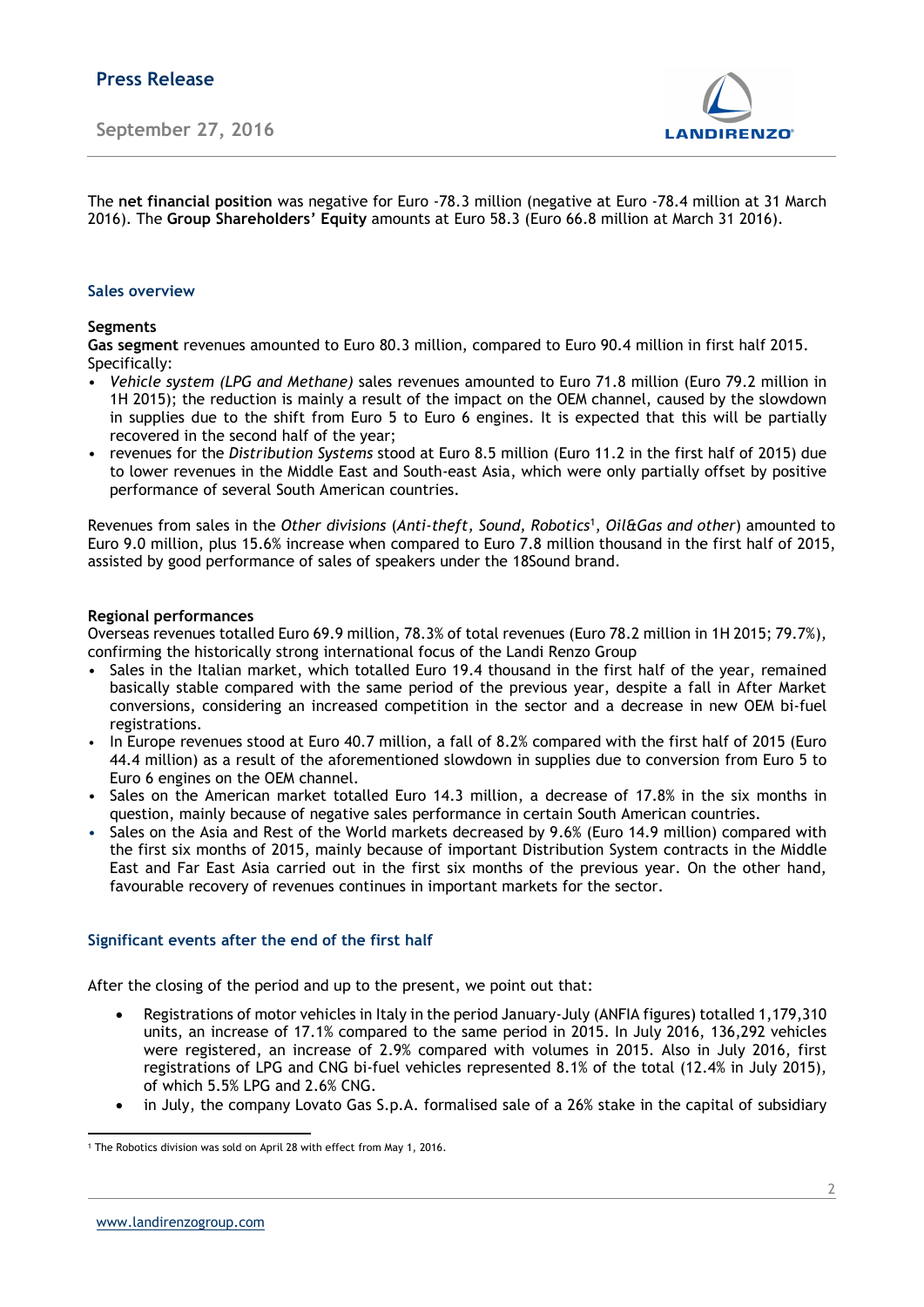

company Officine Lovato Private Limited to the Indian company Ecofuel System India Private Limited, a traditional importer and distributor of Lovato brand products on the local market;

 prior to the approval date of this Report, the Parent Company received letters of waiver issued by a bank in relation to two loans, for a residual amount of Euro 9,143 thousand, for which there were six-monthly financial covenants at 30 June 2016 which were not satisfied at that date.

### Outlook

Given the current sector developments, the Group expects that 2016 sales will be between Euro 180 and 190 million. EBITDA 2016, adjusted for any non-recurring expenses related to the cost reduction activities, will be between 4 and 6 million, even as a results of the cost efficiency measures undertaken that have already released benefits with increasing intensity.

The Group, given the situation, will put in place new and additional efficiency recovery activities, both operational and organizational, to improve the economic and financial numbers.

The Executive responsible for the preparation of the corporate accounting documents, Paolo Cilloni, declares in accordance with Article 154-bis, paragraph 2 of Legislative Decree No. 58 of February 24, 1998, that the accounting information contained in the present press release corresponds to the underlying accounting documents, records and accounting entries.

This press release is a translation. The Italian version will prevail.

This press release and a presentation are also available on the Company's website www.landirenzogroup.com. At 4 PM, the Group Top Management will hold a teleconference. Connection details are available on the company website www.landirenzogroup.com in the Investor Relations section.

Landi Renzo is the global leader in the LPG and Methane gas components and systems for motor vehicles sector. The Company is based in Cavriago (Reggio Emilia) and has over 60 years' experience in the sector, and is renowned for the extent of its international activities in over 50 countries, with export sales of about 78%. Landi Renzo S.p.A. has been listed on the STAR segment of the MTA Market of Borsa Italiana since June 2007.

LANDI RENZO **IR TOP CONSULTING**  $M&A$  and Investor Relations Officer ir@landi.it ir@irtop.com Corrado Storchi Public Affairs Officer cstorchi@landi.i Tel. +39 0522.94.33

Pierpaolo Marziali Marziali (antico Centile Maria Antonietta Pireddu, Domenico Gentile Maria Antonietta Pireddu, Domenico Gentile Maria Antonietta Pireddu, Domenico Gentile Maria Antonietta Pireddu, Domenico Gentile Maria

#### Attachments:

- Consolidated Income Statement at June 30, 2016
- Consolidated Balance Sheet at June 30, 2016
- Consolidated Cash Flow Statement at June 30, 2016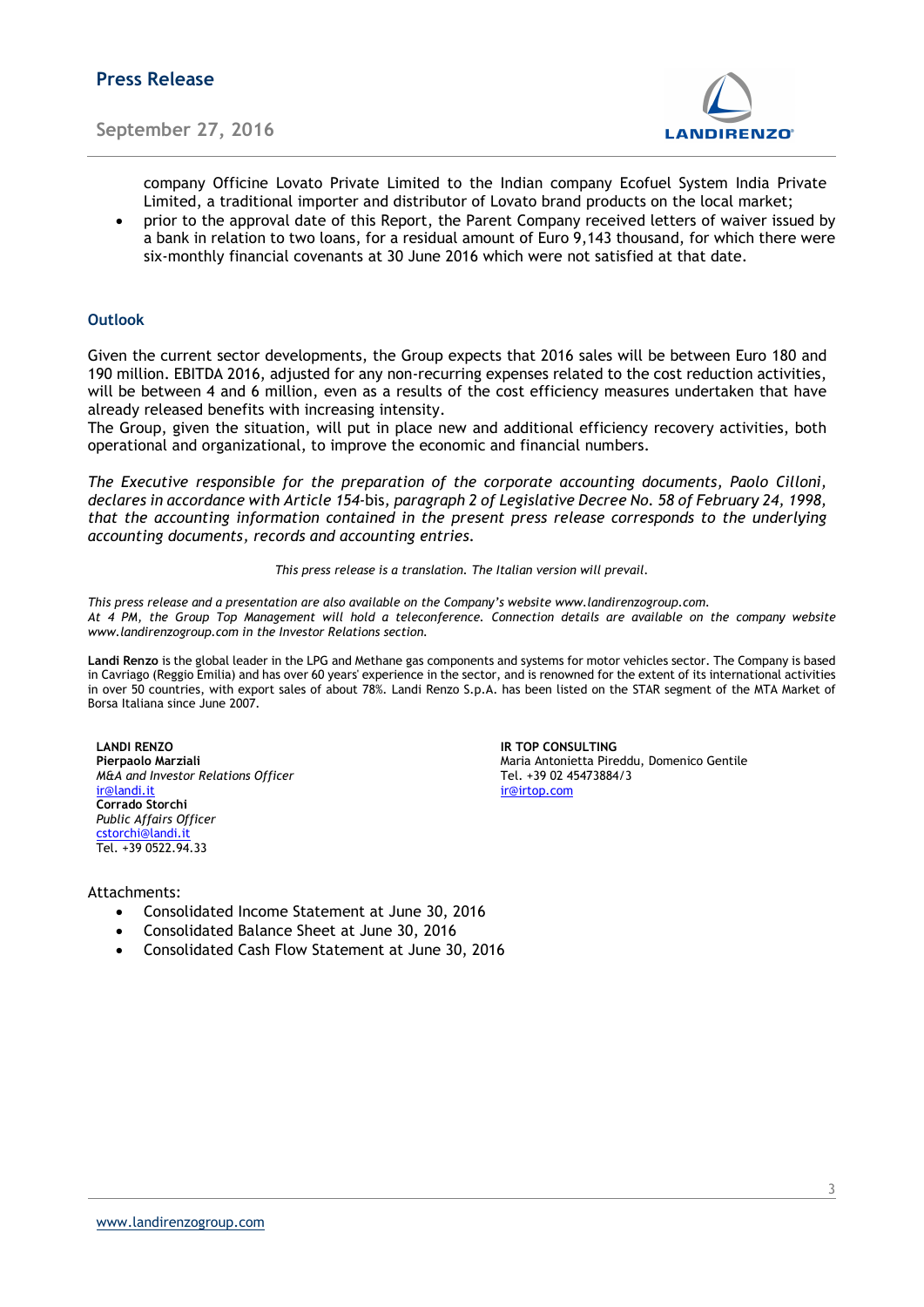# Press Release



| <b>Press Release</b>                                                                               |                     |                   |  |
|----------------------------------------------------------------------------------------------------|---------------------|-------------------|--|
|                                                                                                    |                     |                   |  |
| September 27, 2016                                                                                 |                     | <b>LANDIRENZO</b> |  |
|                                                                                                    |                     |                   |  |
|                                                                                                    |                     |                   |  |
|                                                                                                    |                     |                   |  |
| (thousands of Euro)                                                                                |                     |                   |  |
| <b>INCOME STATEMENT</b>                                                                            | 30/06/2016          | 30/06/2015        |  |
| Revenues (goods and services)                                                                      | 89,219              | 97,990            |  |
| Revenues (goods and services) - related parties                                                    | 71                  | 135               |  |
| Other revenue and income                                                                           | 559                 | 864               |  |
| Cost of raw materials, consumables and goods and change in inventories                             | $-42,240$           | $-46,701$         |  |
| Costs for services and use of third party assets                                                   | $-24,286$           | $-27,098$         |  |
| of which non-recurring                                                                             | $-1,050$            |                   |  |
| Costs for services and use of third party assets - related parties                                 | $-1,614$            | $-1,561$          |  |
| Personnel expenses                                                                                 | $-18,966$           | $-22,206$         |  |
| Accruals, impairment losses and other operating expenses                                           | $-4,297$            | $-1,263$          |  |
| of which non-recurring                                                                             | $-2,400$            | 0                 |  |
| <b>Gross Operating Profit</b>                                                                      | $-1,554$            | 160               |  |
| Amortization, depreciation and impairment losses                                                   | $-8,037$            | $-7,716$          |  |
| <b>Net Operating Profit</b>                                                                        | $-9,591$            | $-7,556$          |  |
| Financial income                                                                                   | 65                  | 224               |  |
| Financial expenses                                                                                 | $-2,677$            | $-2,101$          |  |
| Gains (losses) on exchange rate                                                                    | 660                 | 597               |  |
| Gains (losses) on equity investments consolidated using the equity method                          | $-64$               | $-100$            |  |
| Profit (Loss) before tax                                                                           | $-11,607$           | $-8,936$          |  |
| Current and deferred taxes                                                                         | $-1,159$            | 1,703             |  |
| Profit (loss) of the period for the Group and minority interests, including:<br>Minority interests | $-12,766$<br>$-225$ | $-7,233$<br>$-64$ |  |
| Profit (Loss) of the period for the Group                                                          | $-12,541$           | $-7,169$          |  |
|                                                                                                    |                     |                   |  |
| Basic earnings (loss) per share (calculated on 112,500,000 shares)                                 | $-0.1115$           | $-0.0637$         |  |
|                                                                                                    |                     |                   |  |
| Diluted earnings (loss) per share                                                                  | $-0.1115$           | $-0.0637$         |  |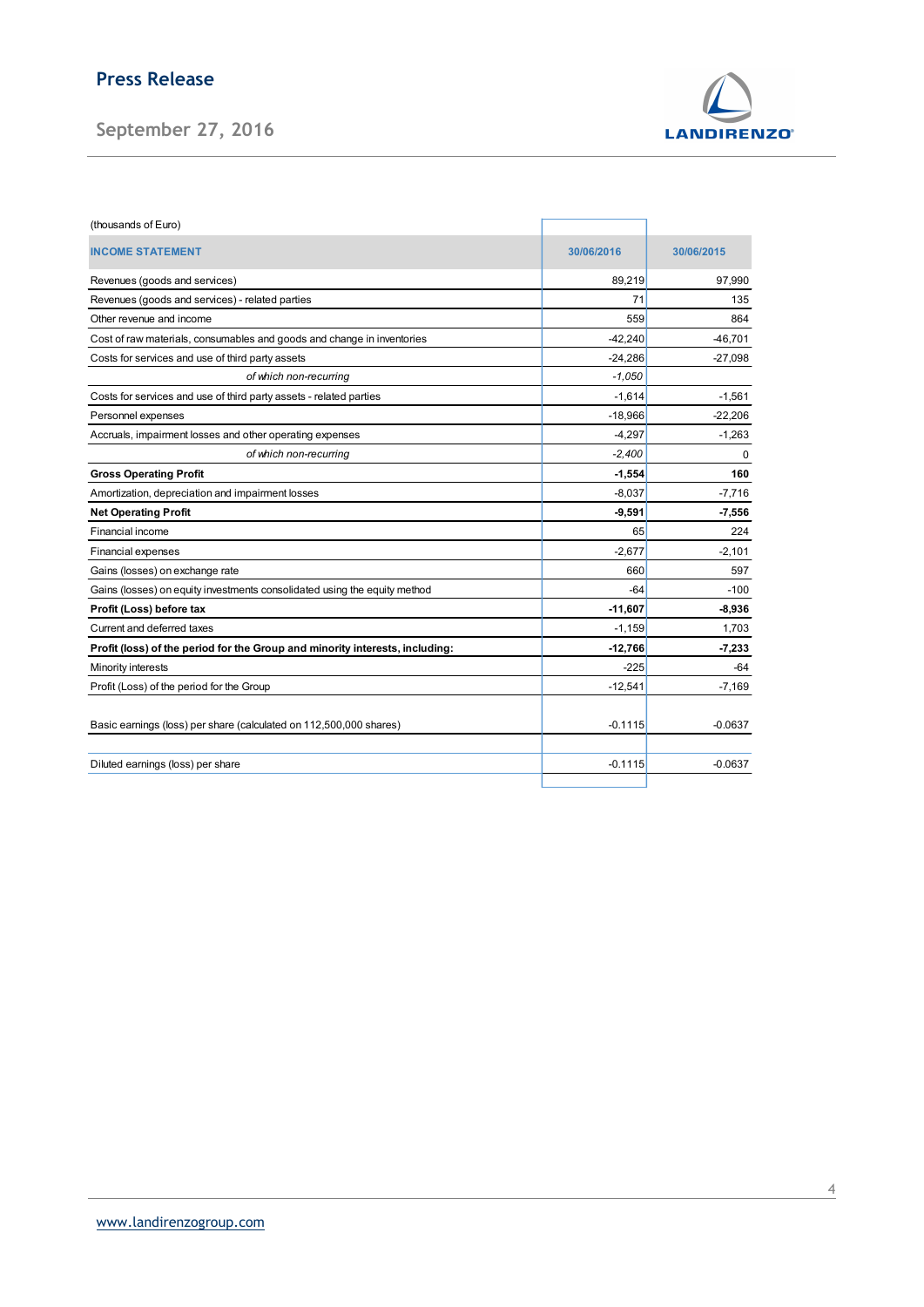## Press Release

September 27, 2016



| (thousands of Euro)                                     |            |            |
|---------------------------------------------------------|------------|------------|
| <b>ASSETS</b>                                           | 30/06/2016 | 31/12/2015 |
| <b>Non-current assets</b>                               |            |            |
| Property, plant and equipment                           | 32,889     | 35,364     |
| Development expenditure                                 | 8,319      | 8,404      |
| Goodwill                                                | 30,094     | 30,094     |
| Other intangible assets with finite useful lives        | 21,594     | 22,696     |
| Equity investments consolidated using the equity method | 45         | 109        |
| Other non-current financial assets                      | 622        | 574        |
| Deferred tax assets                                     | 12,896     | 13,779     |
| <b>Total non-current assets</b>                         | 106,459    | 111,020    |
| <b>Current assets</b>                                   |            |            |
| Trade receivables                                       | 33,810     | 31,340     |
| Trade receivables - related parties                     | 2,388      | 2,424      |
| Inventories                                             | 60,878     | 57,528     |
| Contract works in progress                              | 3,182      | 2,904      |
| Other receivables and current assets                    | 12,126     | 16,347     |
| Cash and cash equivalents                               | 18,749     | 38,264     |
| <b>Total current assets</b>                             | 131,133    | 148,807    |
| <b>TOTAL ASSETS</b>                                     | 237,592    | 259,827    |

| (thousands of Euro)                                         |            |            |
|-------------------------------------------------------------|------------|------------|
| <b>EQUITY AND LIABILITIES</b>                               | 30/06/2016 | 31/12/2015 |
| Group shareholders' equity                                  |            |            |
| Share capital                                               | 11,250     | 11.250     |
| Other reserves                                              | 59,374     | 95,428     |
| Profit (loss) of the period                                 | $-12,541$  | $-35,288$  |
| Total equity attributable to the shareholders of the parent | 58,083     | 71,390     |
| Minority interests                                          | 205        | 425        |
| <b>TOTAL EQUITY</b>                                         | 58,288     | 71,815     |
| <b>Non-current liabilities</b>                              |            |            |
| Non-current bank loans                                      | 17,200     | 11,935     |
| Other non-current financial liabilities                     | 26,305     | 1,468      |
| Provisions for risks and charges                            | 9,731      | 8,059      |
| Defined benefit plans                                       | 3,333      | 3,313      |
| Deferred tax liabilities                                    | 6,512      | 6,691      |
| <b>Total non-current liabilities</b>                        | 63,081     | 31,466     |
| <b>Current liabilities</b>                                  |            |            |
| Bank overdrafts and short-term loans                        | 46,913     | 50.797     |
| Other current financial liabilities                         | 6.600      | 33,523     |
| Trade payables                                              | 49,367     | 56,260     |
| Trade payables - related parties                            | 3,086      | 2,091      |
| <b>Tax liabilities</b>                                      | 1,652      | 4,990      |
| Other current liabilities                                   | 8,605      | 8,885      |
| <b>Total current liabilities</b>                            | 116,223    | 156,546    |
| TOTAL EQUITY AND LIABILITIES                                | 237,592    | 259,827    |